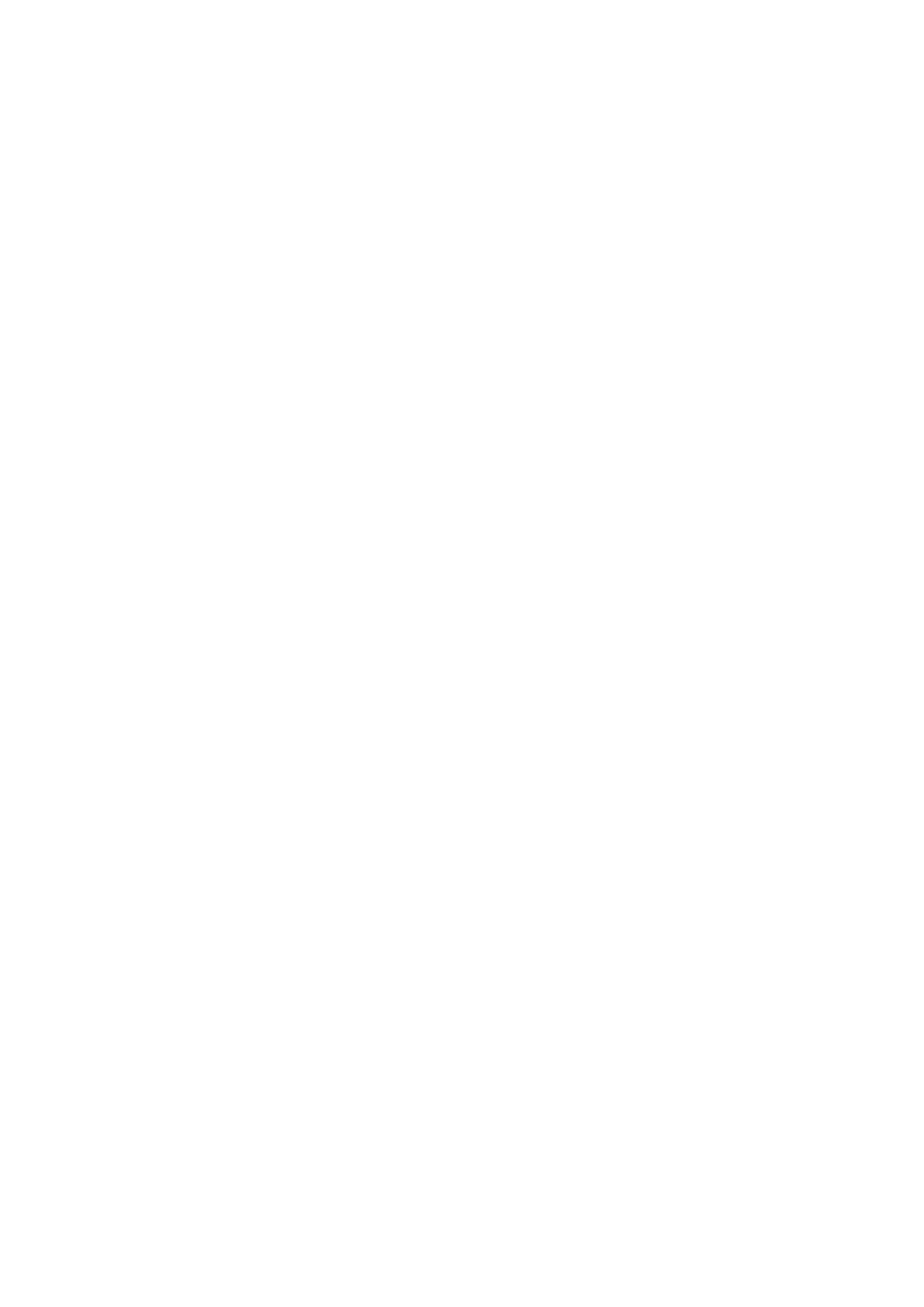## Chapter 1

Crumbling church ruins, north-west Russia. Ten miles east of Estonia. February 1642.

\* \* \*

The memory of the werewolf's ferocious snarling bounced around Katherine's mind as she packed up the camp at dawn. She was exhausted having hunted him and his pack over the past two months in Estonia, killing nine of his family. He was the toughest werewolf she had ever fought. The rest of his pack had been no worse than the wolves or wolfmen she had hunted.

Her plan of killing him days ago had failed, so he pursued her through the forest until she hid in the high branches of an isolated oak tree, since she had left her horses in the village stables in her desperate escape. She recalled his blue eyes reflecting in the moonlight, glaring at her. He circled below making attempts to climb up, but his claws were useless at grasping the trunk. At the time she had her sword, throwing axes and knives yet was out of shot and powder for her pistols so waited until dawn for the werewolf named Alaric to return to human form.

As the clouds dissipated and the sun rose, she watched him run back to his cottage to lick his wounds from their fight. Throughout her time hunting his kind, she heard a person could shout their real name to turn them back to human form, yet it had never worked on any werewolf she had killed. It was bullshit. At nightfall, she planned to kill him and claim the bounty.

Katherine's reputation as a Wer Hunter was well known in north-west Russia, so a Mayor of a town in Estonia had hired her to wipe out the werewolves attacking his town.

The money she and her father earned by hunting werewolves and wolfmen over the past eight years had kept them in relative comfort. It made them respected by all since they took risks for the benefit of the rest.

The wind whipped her ragged shoulder-length brown hair across her dark eyes. *This is getting too long and needs a cut and a wash*, she thought.

Her horse, Barley, grazed a few feet away outside the low flint walls of the crumbling church ruins where they had spent the night. Barley was a Russian Altai breed; a perfect grey stallion she had owned for five years. They had a bond of trust. She had never met a more sure-footed horse. As she watched him, he cast his gaze to her other horse which she had acquired to pull the cart. Katherine had not named the brown mare yet since she had only bought her a day ago in Narva, northeast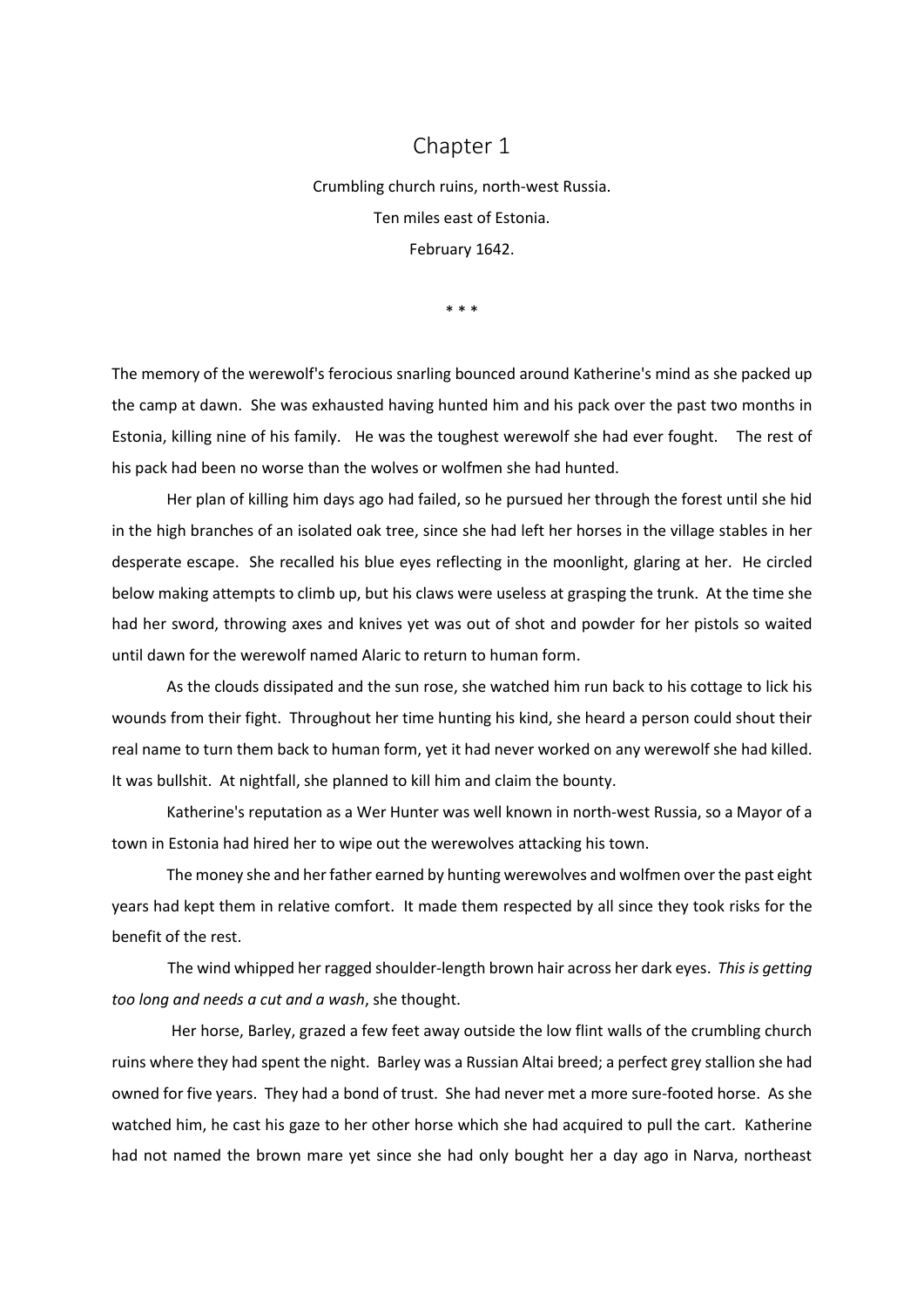Estonia. Her previous one had been attacked by a bear, sadly making it too skittish for her kind of work. The bear fled after she shot it three times as her dog, Tsar, had charged at it. It was a waste of ammunition but enough to scare it away. Its hide would have given her a months' worth of money, but she needed the horse more at the time.

The sky to the west was a sullen grey yet, to the east, where they had to go, the clouds were a dull white with occasional gaps showing patches of blue. It did not mean warmth and summer weather; it was only a different damn colour to look at in the firmament.

She glanced at the three fires around the camp. They had burned out long ago yet had done their job of keeping natural predators at bay. One gave off faint wisps of smoke from the embers, yet the other two were now cold and covered in morning dew.

Putting on her gloves, after rolling up the bear hide blankets, she unsheathed her sword before taking a brief walk around the small church ruins with her head bowed. The ruin had kept the wind at bay during the night. There was still a thin layer of snow on the grass and sod, but she instinctively knew more snow was on the way.

As she walked toward the charred stone arch to the east Tsar bound down from the cart from to greet her. He moved quietly for a dog of his size. She was thankful for it.

Tsar was a mottled black and grey Caucasian shepherd dog, capable of killing wolves or anything he wanted including small bears. He was nearly three-foot-tall when on all fours and was her pride and joy, her guardian: loyal, fearless and above all stronger than her. She gave him a loving hug speaking to him fondly while rubbing his black jowls. He responded with a lick of her cheek then stretched and yawned as if to say he had slept soundly.

Her cart was lighter now since she had sold her wolf pelts and deer meat in Narva. Her coin purses were still heavy even after buying four plucked geese, plenty of cheese, apples, and water for the journey home to Gostilitsy in north-west Russia. One goose would remain as a gift for her father and siblings.

The journey would be fifteen hours if they were going straight home if they did not encounter highwaymen, but a mile from Gostilitsy she intended to encamp in yet another derelict ruin, a watchtower, where she would finally kill Alaric.

After hitching up the unnamed horse to the cart via its collar, she checked her other possessions underneath the well-oiled leather tarp. Her bow and quiver were there along with her crossbow, extra shot and powder, holy water vials plus a sack of mistletoe. She still regretted losing her flintlock musket down a gorge two weeks ago on a previous kill, but her favourite weapons of choice were her bear traps. It had taken months of training from herself and her father to keep Tsar away from them.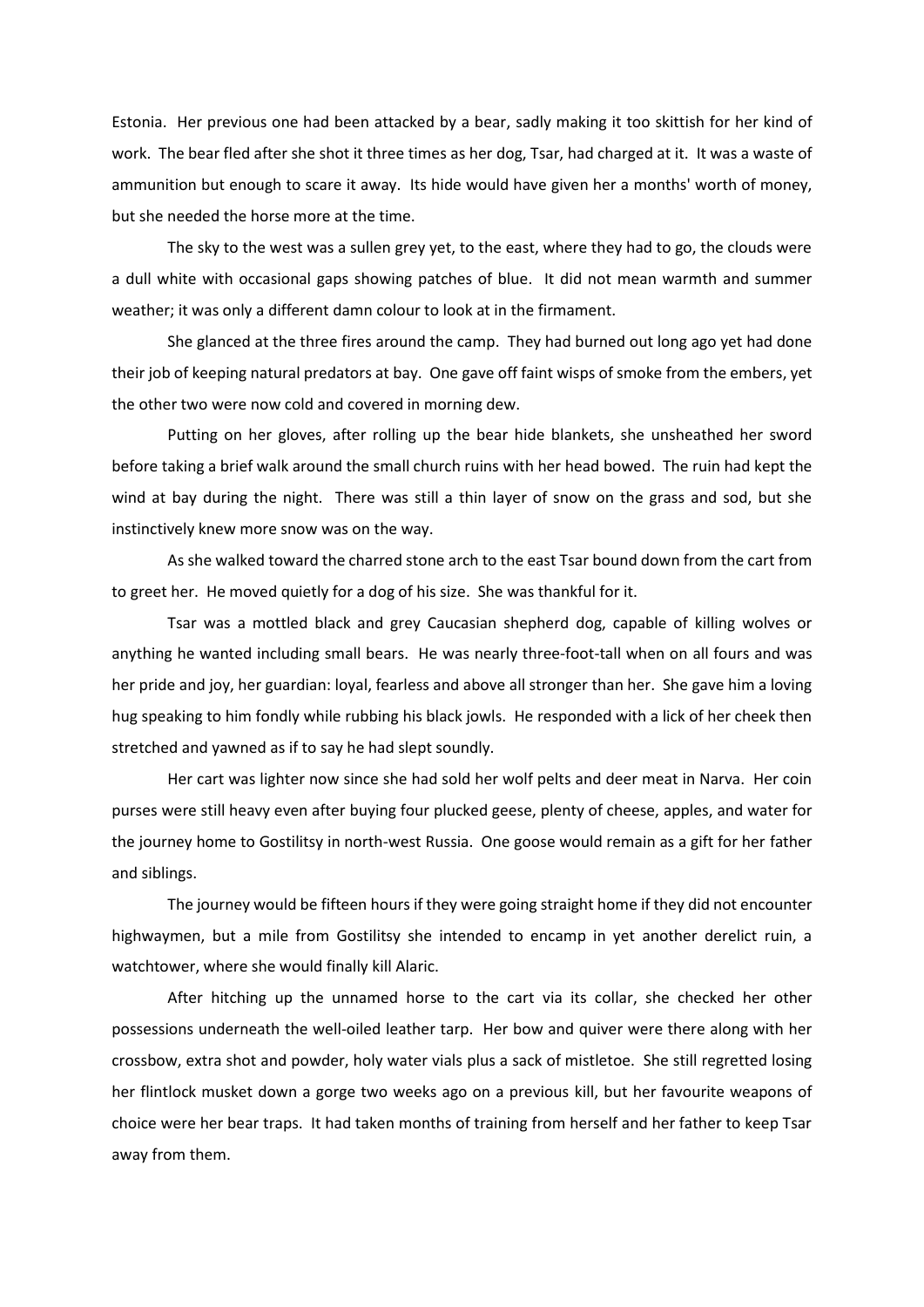Under her fur-lined battle-weary cloak, she wore a white blouse above brown leather trousers that supported two pistols, four knives, and her sword with loop guard, knuckle bow and spiked pommel. Over the top of her blouse, she strapped on a sturdy leather chest rig with three more pistols across her ample chest. There was no such thing as travelling light in her profession.

Barley whickered enthusiastically, his ears pricking forward as she placed the saddle over his back before tightening the straps under his belly. Mounting him, Katherine took her brass monocular from a saddle pouch to survey the routes east and west. Satisfied it was safe she ushered Barley forward, down the gently sloping mud road. The other horse dutifully followed with the cart as Tsar lumbered on ahead.

The werewolf she was about to kill, Alaric, was the alpha male who remained elusive during her killing spree. He always seemed to be at the back, directing the others. She had met him in person a day after their last encounter when he was in human form. He had been arrested and thrown in the night watch cells after a bar fight before she was going to kill him, so she paid the jailer and magistrate a pearl each to let him out in forty-eight hours instead of twenty-four, giving her a good head start. If she had been half an hour earlier in her pursuit, she could have claimed the bounty for the entire hunt and been home already.

When she had last spoken to him, he held onto the bars of a cell at ground level to the cobbled street in the coastal town of Sillamäe in North Estonia. The bounty licence issued by the Estonian Mayor was not valid there so she would have been arrested for murder in that town. So, with a halfsmile, she rattled her favourite knife along the bars of his cell telling Alaric exactly where she was going, he only had to follow the scent of his deceased fellow pack members. She waved the knife to her cart where various leather sacks hung on the outside. They contained body parts from his family, now transformed back into their human equivalents. She placed them in the same way a nobleman would hang hunting trophies on his walls, yet in sacks nailed to the cart by string loops. She had no intention of keeping or displaying them.

Alaric had sniffed the air then his face contorted into a rictus of hate as he caught their scent vowing to track her down to the end of the world.

Laughing inwardly she wasn't sure about today's date but knew it was February 1642. It was her fifth werewolf hunt in twelve months, only this time, for the last of the pack, she was setting herself as the bait. She was looking forward to it.

\* \* \*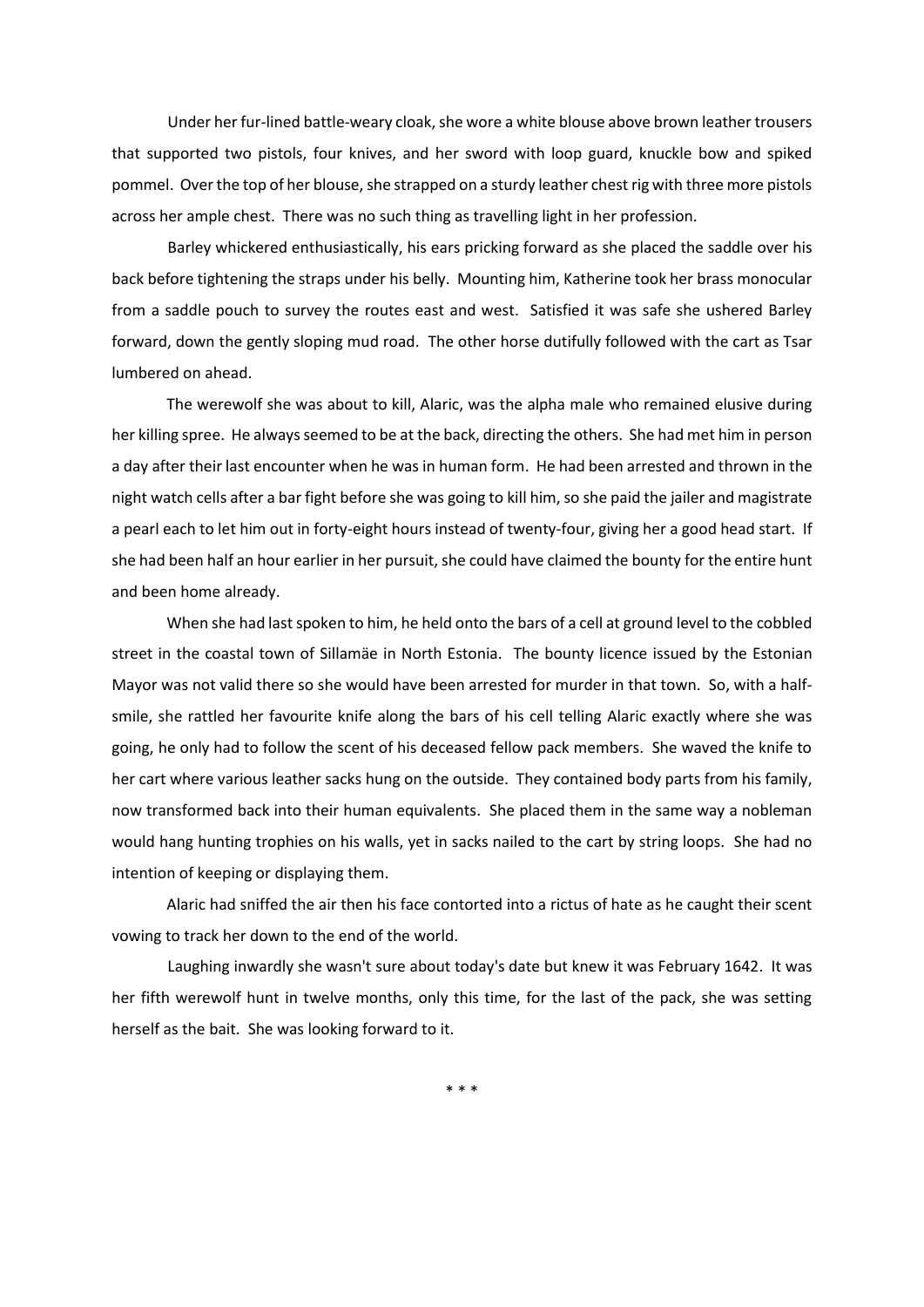Katherine would have loved to gallop to her destination, but the rickety cart would have disintegrated over the uneven road. All around her were trees, snow, and birds, yet she still glimpsed over her shoulder every so often to double-check that Alaric hadn't hired a horse to catch up with her.

As the road turned gently south, she was surprised to see a massive logging camp opposite a clay mine on both sides of the road about half a mile ahead. When she passed this way two months ago, none of this was evident. She guessed it must be for the war.

*Russia is always at war*, she thought.

Serfs were running around like ants, being whipped and beaten to meet their quota of digging for mud, as she called it, before being given a meagre meal of soup, all to help the entitled landlords who wanted nothing more than to expand their empire or provide more conscripts to the crown while receiving an exemption for themselves and those they treasured.

A murder of crows flew low overhead, startling her, yet she knew they were only waiting for the days' work to end before descending on the dead.

'I'm not dead yet,' she shouted at them with a clenched fist.

Seeing this, she contemplated Russia would soon be at war once again but wanted no part of it and certainly didn't want to be conscripted. Generations of her family had shed blood against their numerous enemies. This time it was probably with Sweden. An enemy she knew nothing about and could not care less about them. Her heart skipped a beat as she saw women in the camp.

*There's no way I'm joining them either,* she thought, so took out her monocular once more.

She gasped. The route home was not free of soldiers. Being forced into the army was not in her plans. She slapped the monocular back into its holster spinning Barley to the left then galloped to the high tree line, whistling for Tsar and her cart puller to follow. It was a short sprint, but necessary. Fifty paces later they were hidden within minutes, inside the edge of the forest.

She leapt from the saddle ushering the cart horse into the shadows provided by tall evergreen trees, giving Tsar a signal to stay quiet. The only sound was the chittering of birds as she tethered the horses. If they got spooked by a bear or wolf, she didn't want them bolting toward the army giving away their position. She lay on the ground behind the cover of two bushes next to Tsar watching about two hundred soldiers march along the road hearing the faint singing from the men at the head of the column, accompanied by drummers. Then, through her monocular, she saw another garrison a mile away. Then another in the distance.

'We have to wait, boy,' she said to Tsar.

She pulled her hood low over her face, rolling onto her back, letting out a sigh. 'This is going to affect our plans, but hey, it's a bit of a rest, right?'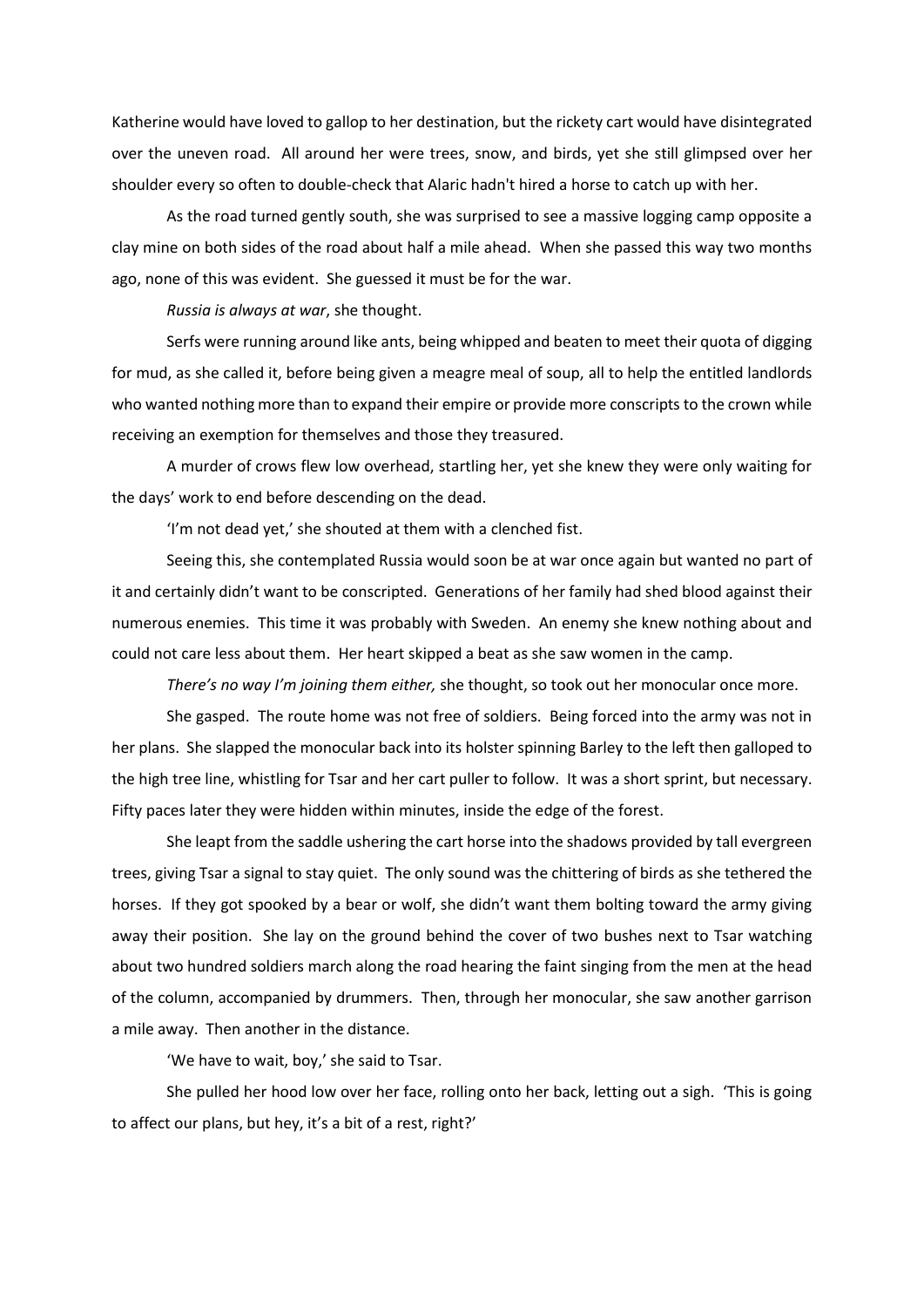Tsar simply rolled over, mimicking her, giving her a look which she interpreted as *nap time.*  She felt nothing of the sort. Her mind raced about the timescales of setting up the kill zone, hoping the rain and snow would not return so she could keep her powder dry.

An hour later the marching soldiers had passed, so she mounted Barley once more, leading her team out of the woods, sauntering past the logging camp and mine without incident. A few miles later, at the crest of a hill, she arrived at her intended destination, the ruins of an ancient stone watchtower at the side of the road.

Moss and ivy covered the crumbling ten-foot-high masonry, everything above the stone had been wood. It had burned down long ago. Heading through the ruins she saw the beauty of her town beyond: Its church, town hall, clock tower, homes, and taverns.

Tsar looked back over his right shoulder as if saying, *we're not going home yet, are we? It's another night of fighting*. His eyes portrayed tiredness but she knew he would be ready when Alaric appeared.

She gave him a knowing wink, adding a smile, 'It's what we do.'

Dismounting Barley, she stretched her legs. It had been a long two months of hunting and killing in Estonia, not only for her but also for her faithful companions. She was glad to be almost home.

Taking the monocular from her saddle once more, she spied the routes east and west. Being so close to home it felt odd checking for threats, but it was here she wanted to kill Alaric. With an audience. On home turf. Where people would further respect the work she and her father did since they killed their first werewolves when she was a teenager.

*He dies tonight*, she thought, slapping the monocular closed then sitting with a thump on the grassy earth. She drew her sword, staring at its chipped, battle-weary steel.

*This needs sharpening,* she thought*, and yet men are still burning women as witches*, *and the men of the town lack the courage to go out and fight werewolves, but they will happily join an army to kill other men in wars*. *What a bunch of idiots. They think there's safety in numbers and they can hide behind the hundreds of additional troops in front. Ha! Bollocks. All you have is yourself in a fight.*

She re-sheathed her sword, picking up the monocular again. It was a delight to see many torches burning in the stone towers, on the surrounding walls together with the faint flicker of illumination from windows in Gostilitsy, but her desire to head home was cast out. She was cold and needed food before tonight's fight. She stood up, hoisting a goose from the cart by its neck.

Tsar, having taken her moments of respite to take yet another nap, saw the goose skewered so licked his lips, sitting upon his haunches, eager for the feast. Katherine sensed he was mocking her overthinking of the night ahead.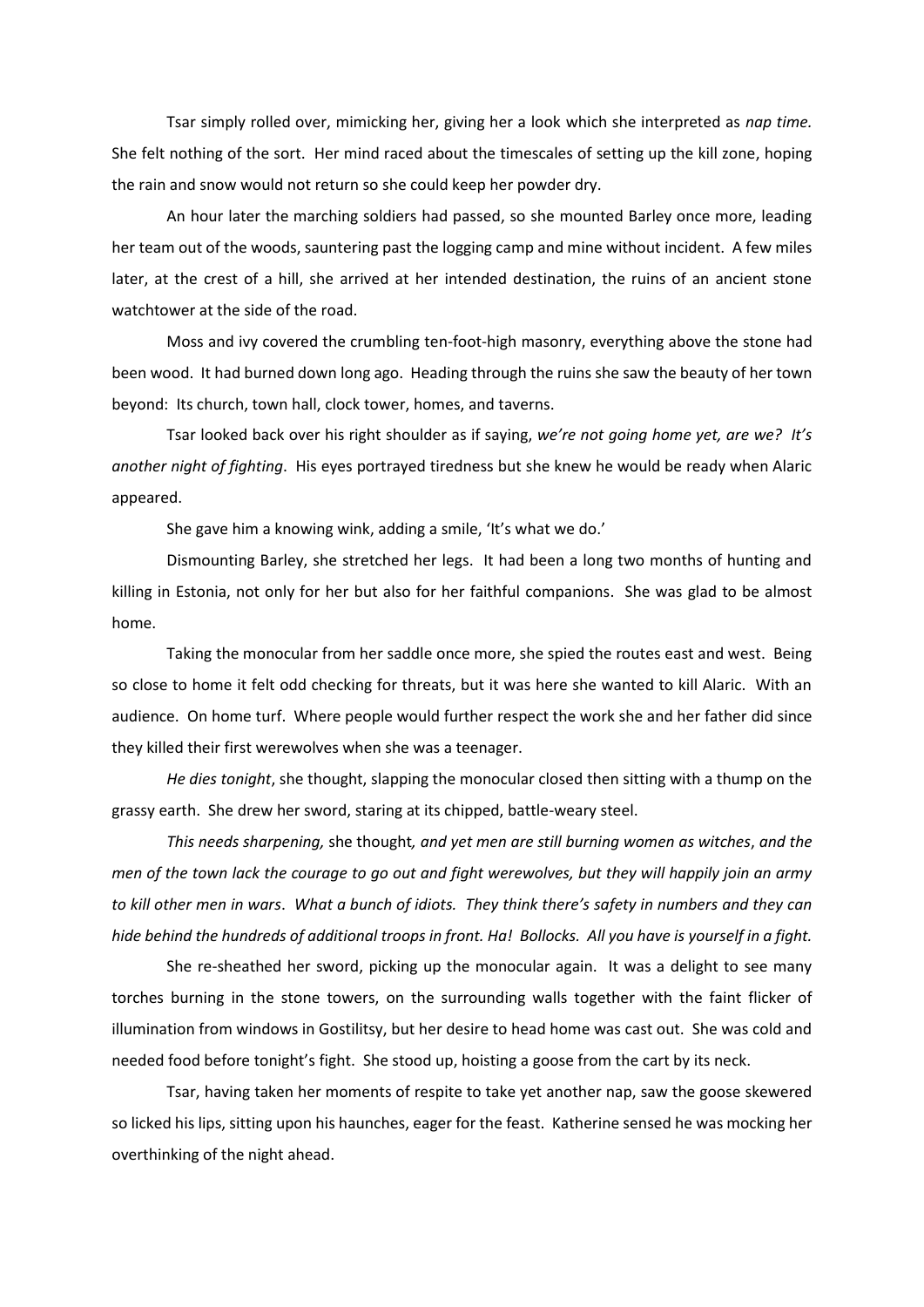Although the warmth of the town called to her, it was no time to relax. Alaric would be here tonight. She knew it. The clouds were dense overhead, yet it would be a full moon in a few hours. At this time of year, the full moon lasted three days.

She held her right hand up to the horizon, below the setting sun, using her father's method. With fingers extended, one above the other, she knew each finger represented fifteen minutes of daylight, so they had an hour before total darkness. She nudged Tsar with a friendly shoulder as they watched the fire crackle as the tinder blossomed into flame. 'Boy,' she said to him, ruffling his head, 'I need you to do one thing for me tonight.'

He looked at her with bright eyes.

'Tonight, you kill, and we don't die.'

He placed his front left paw on her lap as if offering a loving sign of acknowledgement. She knew he was always ready for a fight, as she was, but tonight was the finale.

'Walk with me,' she said to Tsar. 'We need to reassess the plan.'

The ruin consisted of two semi-circles of flint walls with arched entrances facing east and west. Both doors now absent, destroyed by fire. To the east, a line of oaks provided yet another semi-circle of cover a short way off. They would offer a great vantage point to shoot from as the ruined walls' tops were perfect for placing the werewolf remains. As the skin of the goose continued to crackle above the fire, she took the leather pouches containing the remains from the cart placing them strategically around the ruin, knowing the scent on the wind would do the trick of guiding Alaric in. When she had bagged them, they were the feet and hands of wolfmen and werewolves. Now they were mere human stumps of the same, and they stank, which was what she wanted in many ways. As the goose continued to cook, she took Tsar to the treeline to find a suitable tree to sit in, to wait out the night. Happy with what she saw she slung a rope into the lofty heights of the branches, hoisted up her crossbow, two throwing axes and her bow before returning to the ruin.

'Want some goose?' she asked.

He barked a happy reply giving her a look that said, *dinner?*

She had to agree it was time, ruffling his head affectionately before ripping pieces of flesh from the plucked goose, sharing it with him as the horses grazed.

'Now we wait,' she said, tossing a leg bone into the smouldering embers. 'Come on.'

Tsar followed her to the treeline where she told him to wait before she walked back to the ruins once more to set up the bear traps. She knew Tsar would obediently wait for her *trigger word*  before leaving his post, so took a moment to add another twig of mistletoe to her necklace, for protection and good luck, tying it on with a piece of cotton thread.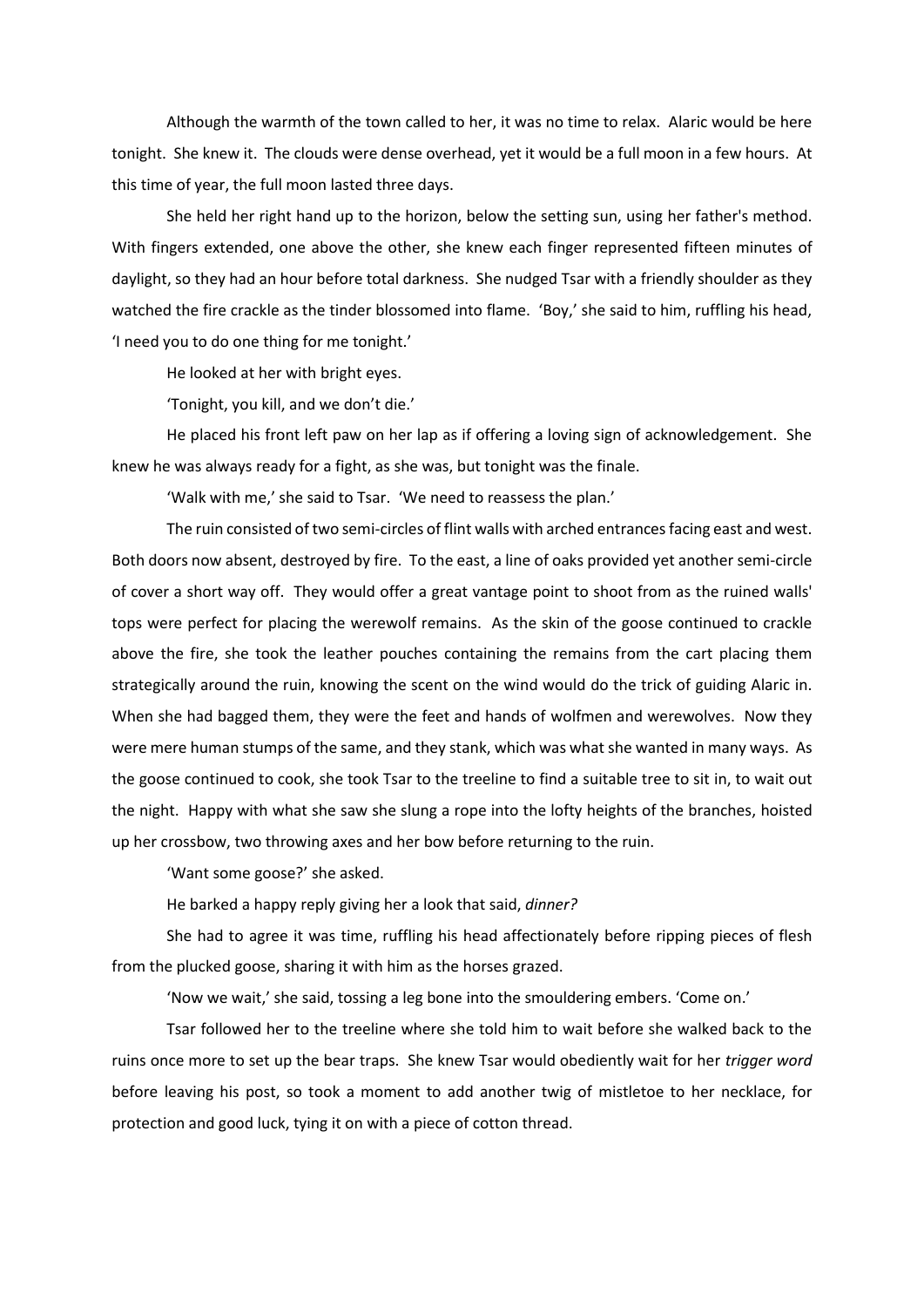After lighting fires inside and outside the ruin to illuminate the kill zone, she jogged to the trees to sit on a sturdy branch above Tsar feeling tense yet with little to do, wishing she were sitting by one of the fires. She was thankful for her fur-lined cloak as dusk fell and Tsar remained silent as she put on her wrist and leg armour, plus gauntlets. She loaded her crossbow, pistols and rechecked her bow numerous times while in the safety of the tree.

For miles around the light from the fires reflected on every shiny surface: long lost arrowheads, bits of metal or glass and more, as if hundreds of eyes were watching them.

She second-guessed herself, looking at the traps. *Would Alaric see them?* She had used them on half of his pack and was confident they were in the right places, hoping he was as dumb as the others.

Suddenly Tsar growled as the clouds parted revealing a grey-white full moon. Then she heard a haunting howl from the west. Katherine snapped her head toward Tsar, seeing his nose pointed directly at the sound along the road. She scanned the road and fields with her monocular then saw Alaric bounding their way. He was in werewolf form. His teeth and eyes glinted in the faint light of the moon in full contrast to his black fur. He switched from running on all fours to running on his hind legs depending on the terrain, but his relentless advance made her pick up her crossbow in her left hand and a pistol in her right.

'Stay,' she said to Tsar, who was visibly itching to attack.

Alaric was half a mile away, closing fast. The horses bolted, disappearing into the gloom.

'Stay,' she repeated. Despite being well hidden, she knew Alaric had the edge when it came to his senses, against her at least, but Tsar had the same senses as him. 'Stay,' her voice trailing off a fraction.

Alaric leapt into the ruins, over the first bear trap in the western doorway, skidding to a halt in the centre, eyeing the sacks around the walls.

*His beast brain is obviously in command over his human one,* she thought.

Katherine fired her crossbow, seeing the bolt slam deep into his right shoulder causing him to wince. He turned to face her directly with a guttural growl, snatching the bolt out, tossing it to the ground.

'Stay,' she said again, for what she hoped was the last time.

Alaric bounded forward on all fours catching his front right paw in the eastern bear trap. It snapped shut with a metallic iron slam which echoed off the walls. The sound of his pain no doubt carried for miles as he bounced violently down the grey stone steps to the accompanying sound of breaking bones and metal on rock.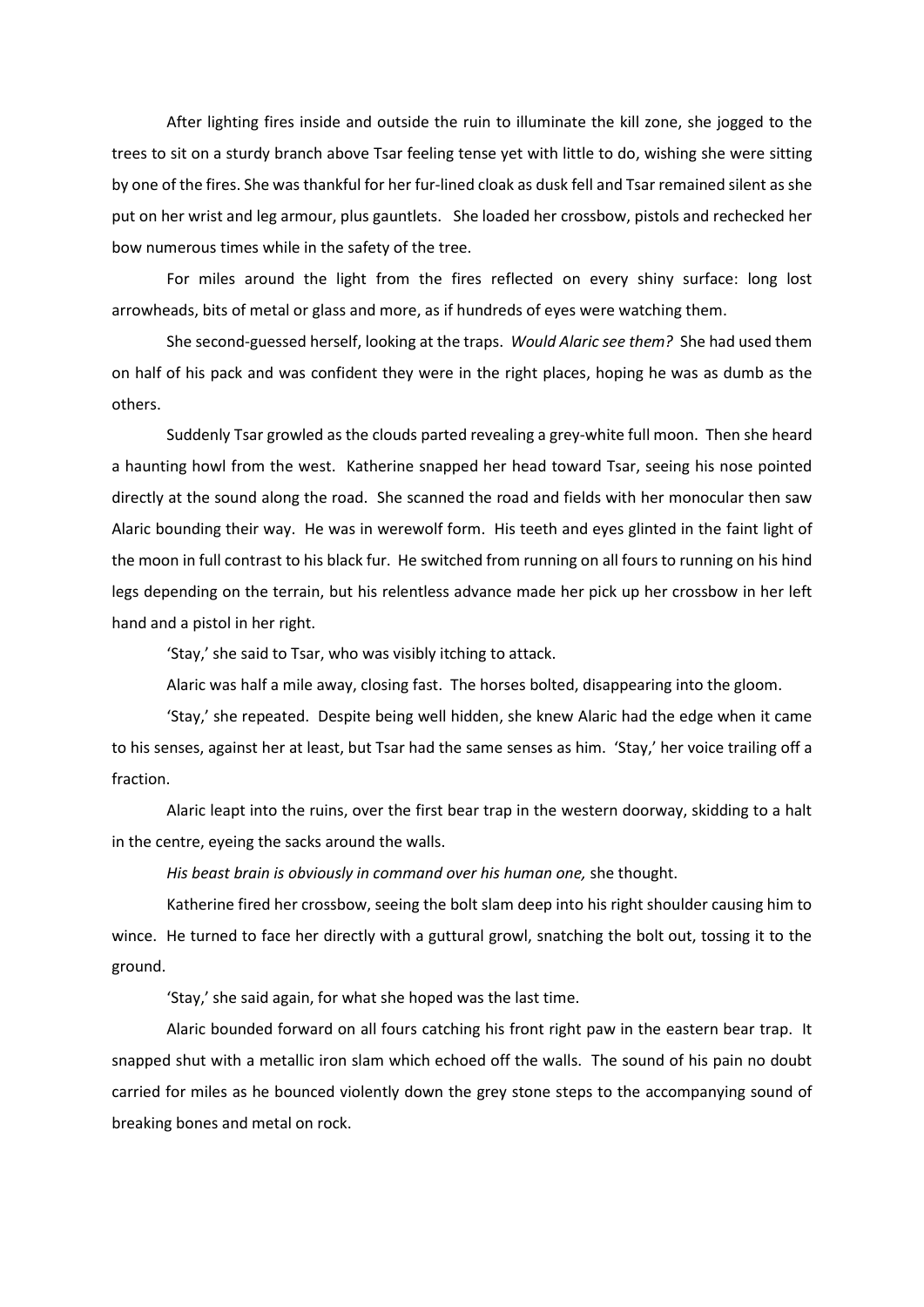She dropped from the tree line, landing with a squelch on the grass next to Tsar, aiming for Alaric's eyes, firing two pistols as he contorted in agony. Blood spurted in high arcs from his sockets as he tried to massage his eyes with his free paw. She knew werewolves healed quickly, but the healing time would take too long compared to the time she needed. She re-holstered the pistols then launched a throwing axe at him. It landed square between his eyes, nearly burying itself up to the handle, the impact causing him to fall on his back. No sound this time. His arms sprawled out as if he were dead. The beartrap still had a firm grip on him so she turned to the ever-patient Tsar shouting, 'Destroy.'

The speed at which he moved never ceased to amaze her. He was on Alaric before she had even closed in, his massive jaws ripped the werewolf's throat out in a violent twisting movement as more blood spurted out across the ancient flagstones.

Katherine finished the onslaught by pulling her throwing axe from Alaric's forehead, cutting off his head with four definitive hefty strikes.

'Ten out of ten for me,' she panted, flicking her hair back. 'Zero for you and your kind, fucker.'

Alaric's head rolled toward the nearest fire, his fur beginning to burn against the smouldering charcoal. As his head and body reverted to human form, she let out a huge sigh of relief giving Tsar a loving rub to the top of his head then hugging him around his neck.

'Time to burn the body,' she said flatly, half to him, half to herself. 'Then we have to send word to the Mayor to get our reward. But, my boy, we won.'

She tossed her axe onto the ground where it landed on the stone with a resonating clatter as she let out another almighty sigh. Slumping to the ground, resting her hands upon her knees, calming down, she took a moment to look at Tsar. Her usual permanent scowl evaporated in a flash, 'Oh, look at you, you messy beast,' she said, sounding like a protective parent. Jumping up, she swiped a rag and flask of water from the cart to clear up the blood from around his mouth. 'Good boy. You've earned some more goose.'

While eating their second well-earned dinner in the ruins, they watched the body, together with the other limbs of Alaric's pack, burn from a distance in the meadow to the south. She burned the sacks as well. It was too dark to find the horses tonight, but instinctively she knew they wouldn't wander too far, besides, it was late, and she needed sleep. The only reason she didn't go directly home was to make sure the fire didn't spread, setting fire to the rest of the field.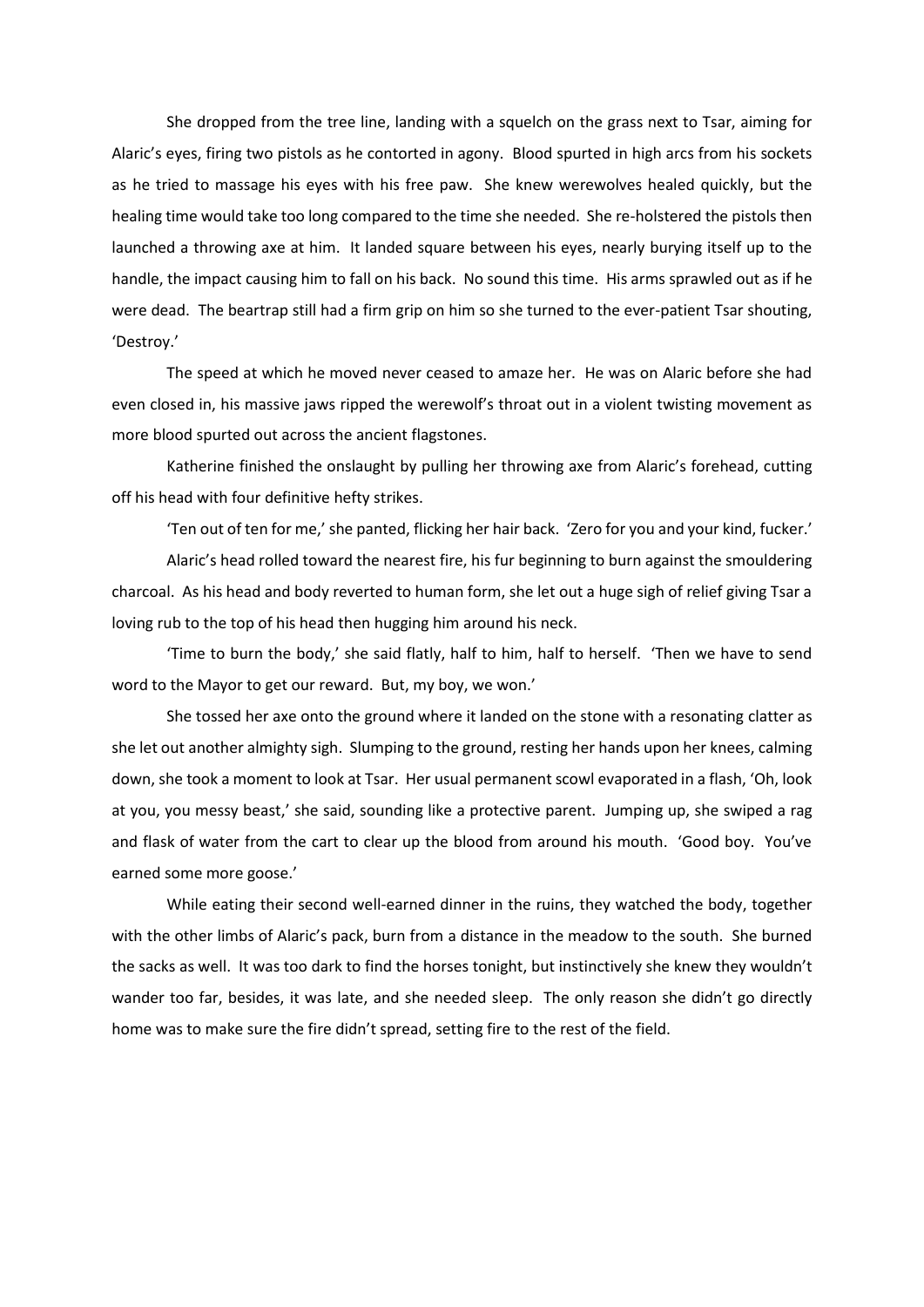### Chapter 2

I hate my job.

\* \* \*

Captain Christoff Zima, commander of the soldiers of Kolovda, rode slowly north to Gostilitsy on a skittish horse which he was contemplating shooting in the back of the head. It had whinnied at the slightest problems over the last twenty miles. A butterfly, a moth, a bird, everything made it change direction or halter. He decided it had issues.

Adding to his current foul mood, he had parted badly from his family: a row which had been ongoing for years between himself and his three brothers had got to the point of physical violence. He had knocked out two of them before leaving the house. He was pissed off, tired and hungry.

Additionally, the soldiers he led were tiresome. Some were no older than sixteen. Too full of energy and keenness, full of relentless questions, while others were gnarly seasoned veterans who complained about everything. Although he outranked them all, he respected and trusted them, yet at the same time wished they would march quietly, leaving him to his thoughts. He did not want to tell them to shut up since their conversations, whether positive or pointless, relieved their stress.

Lord and Lady Kolovda had appointed him the temporary role of emissary since they trusted him above all others. His current mission was to deliver two letters to hire Katherine Dute of Gostilitsy to sort out Kolovda's werewolf problem.

His new role had a few extra perks, which mildly elevated his mood, but they were at the back of his mind since he was distraught about his girlfriend. All he saw on the journey reminded him of her.

Sat in the saddle of a stupid horse, coming from a family of utter nutters as he headed to a town he had never heard of to hire a woman to do a man's job, he thought it might be better to blow his brains out instead of the horses.

\* \* \*

After a hearty breakfast, Katherine gathered the horses from the meadow around the ruins before heading home with Tsar bounding on ahead with skipping proudness to his bulky gait.

Travelling east toward the rising sun she saw soldier recruitment posters which unnerved her. Some stated mandatory conscription was in place for anyone between the ages of sixteen to forty.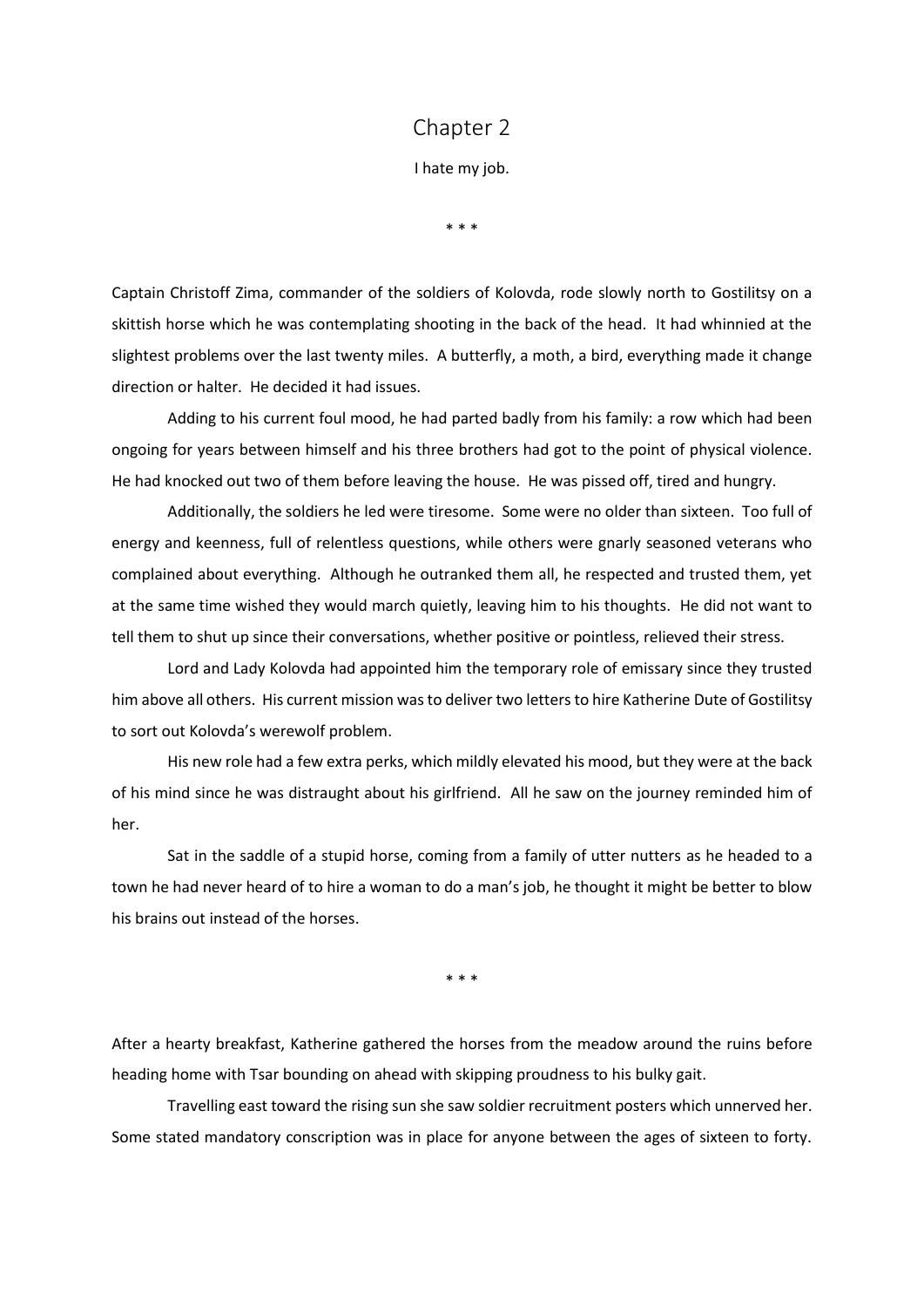She wanted no part in any war. She had seen her fair share of blood and guts to know a war was something she would be good at, but at the same time preferred to pick her battles.

Gostilitsy looked inviting in the early morning light, and her home was only a couple of streets away from the main gate. Yet, she had to send a letter to the Estonian Mayor informing him the job was done, so after the guards let her in, she took a detour to the courier's office. She wanted the second half of her reward money as soon as possible allowing her to buy more clothing, gear, and weapons, which reminded her she had to sharpen her sword when she got home,

*Or I could get one of my sisters to do it?* She thought, chuckling to herself.

After sending the letter she arrived at her half-timber home on the edge of town, entering through the south garden gate, keeping as quiet as possible. She wanted to surprise her family but had to put the horses to bed and stow her cart. She would let the horses run free anywhere outside the town, but thieves were a problem as the town was still expanding and gipsies were everywhere. She grabbed some fresh straw for the floor and filled the feed buckets with oats before hanging Barley's saddle on a wooden horse then brushed them both down before locking the doors and heading to the house.

'Hello,' she called out as the door clicked shut behind her. Her three teenage sisters' happy faces greeted her as Tsar bounded into the living room to the sound of joyous shouts. Her sisters petted and hugged Tsar enthusiastically before giving her greeting hugs as Ivan, her father, waved to her from his bed at the far side of the living room.

Approaching him, she saw his wounds had been festering, but he was healing well thanks to her sisters' care.

'We won, dad,' she said, taking his hand, kneeling beside him.

'You always do,' he replied. 'I taught both of you well,'

'Your beard is getting a bit greyer,' she joked, taking a moment to assess his bandages and ointment administered to his forehead and arms.

The wounds were not from werewolves or other animals but a horse-riding accident two months ago. Ivan wanted to go one way; the horse wanted to go the other. The tree, meanwhile, stayed in the middle.

'You'll be better in a week,' she said fondly. 'Plus, I have a goose for us all for dinner tonight.'

He replied with a deferring smile. 'Girls, run a bath for Kat,' he said softly. 'She looks and smells like she needs one,' adding a chuckle.

A loud, repetitive knock at the door startled the household as her sister Beth ran to open it. Tsar barked, following her.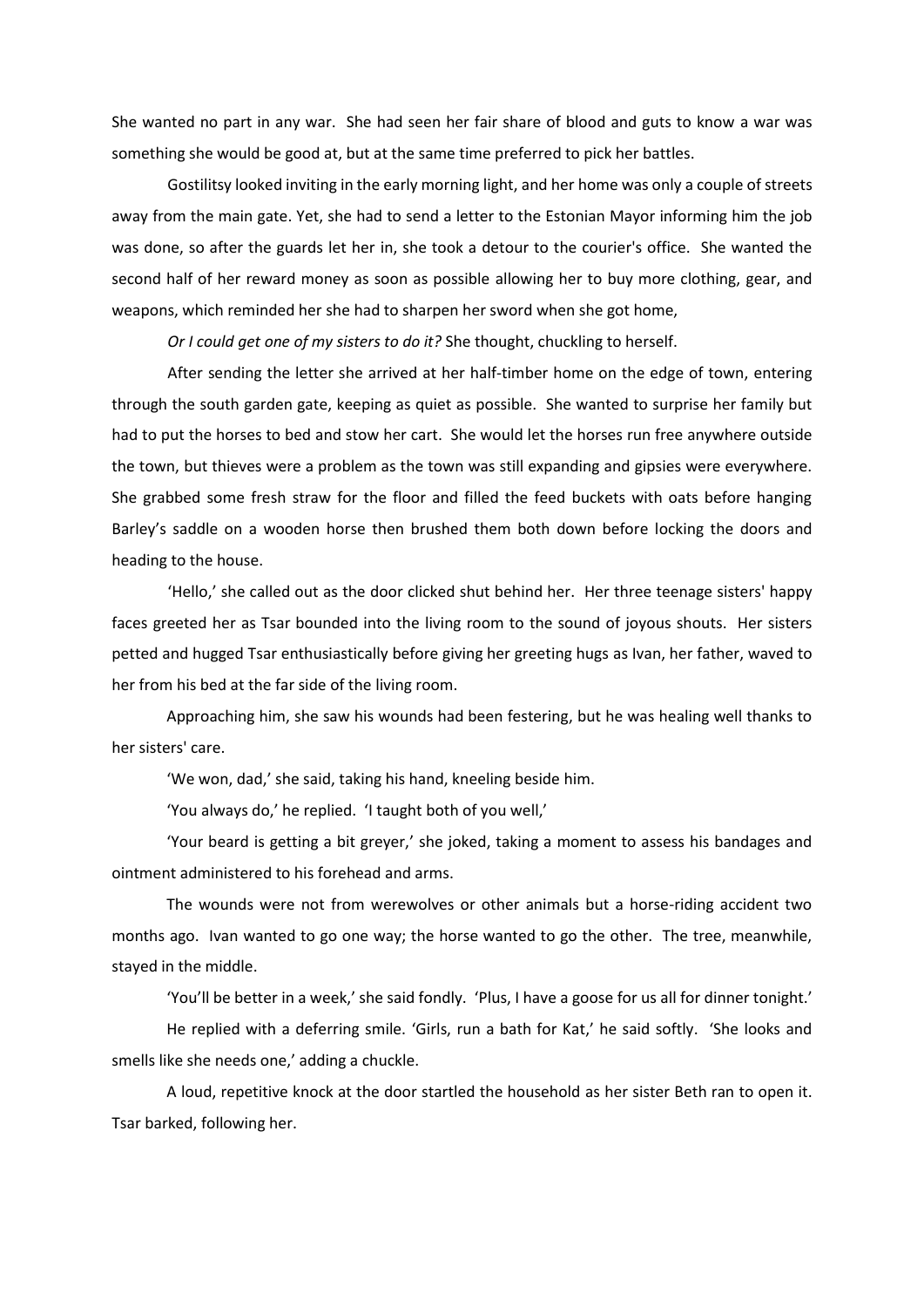A moment later Katherine saw a strikingly handsome soldier in royal red and blue livery enter the living room. It was a uniform she didn't recognise, and he had a black fur hat tucked under his left arm plus a brown leather satchel slung over his shoulder. Unlike most Russian countrymen, he was clean-shaven, yet the determined look upon his face spoke of nothing but a career soldier. He seemed to be staring at the wall above her fathers' bed as if not wishing to make eye contact.

Beth pointed at Kat from behind the soldiers back, mouthing the words, *he's here for you*.

'Good day,' he said, pulling his brown satchel from behind him, taking out two paper folds, both sealed with red wax. 'I'm here to see Katherine Dute of Gostilitsy. I hope she is here.'

'I'm Katherine,' she replied, standing up from her father's bedside.

They made eye contact for a second more than was expected under the circumstances. A brief smile etched across both their faces.

*He looks like a soldier but only carries a sword and pistol*, she thought. *I'm carrying enough weapons to level a small village.*

Thankfully, for her, he broke the silence while staring at her chest.

'I'm Christoff. I act as an emissary for Lord and Lady Kolovda. They have a commission for you.'

She turned to glance at her father, 'Another one?'

'Your reputation, my dear,' her father replied, giving a wink of approval.

'*Our* reputation,' she corrected him with a smile, referring to how they were both regarded in the Wer Hunting business.

'Forgive me, Katherine, but your appearance is not what I expected,' Christoff added. 'You seem so young.' His voice was deep but with a sympathetic tone. 'I was not expecting to employ a… how can I say, a young lady.'

She scoffed at his words, 'I'm twenty-five and have been slaughtering werewolves and wolfmen since I was eighteen. I have enough scars to prove it if you want to see them.' She said the second bit mischievously but with half a mind to show him in her bedroom whenever he wanted.

Christoff chuckled, 'That won't be necessary.'

*He's handsome, and about my age,* she thought*,* blushing momentarily.

'Lord and Lady Kolovda will pay above your usual rate due to the nature of the target. Can we talk in private or are you happy to discuss it here?'

'I'm happy to chat in front of my father, only.' She then shooed away her siblings, 'Make my bath and prepare my bed, please. Also, get Tsar something to eat.'

'We always keep food for your boy,' Beth replied.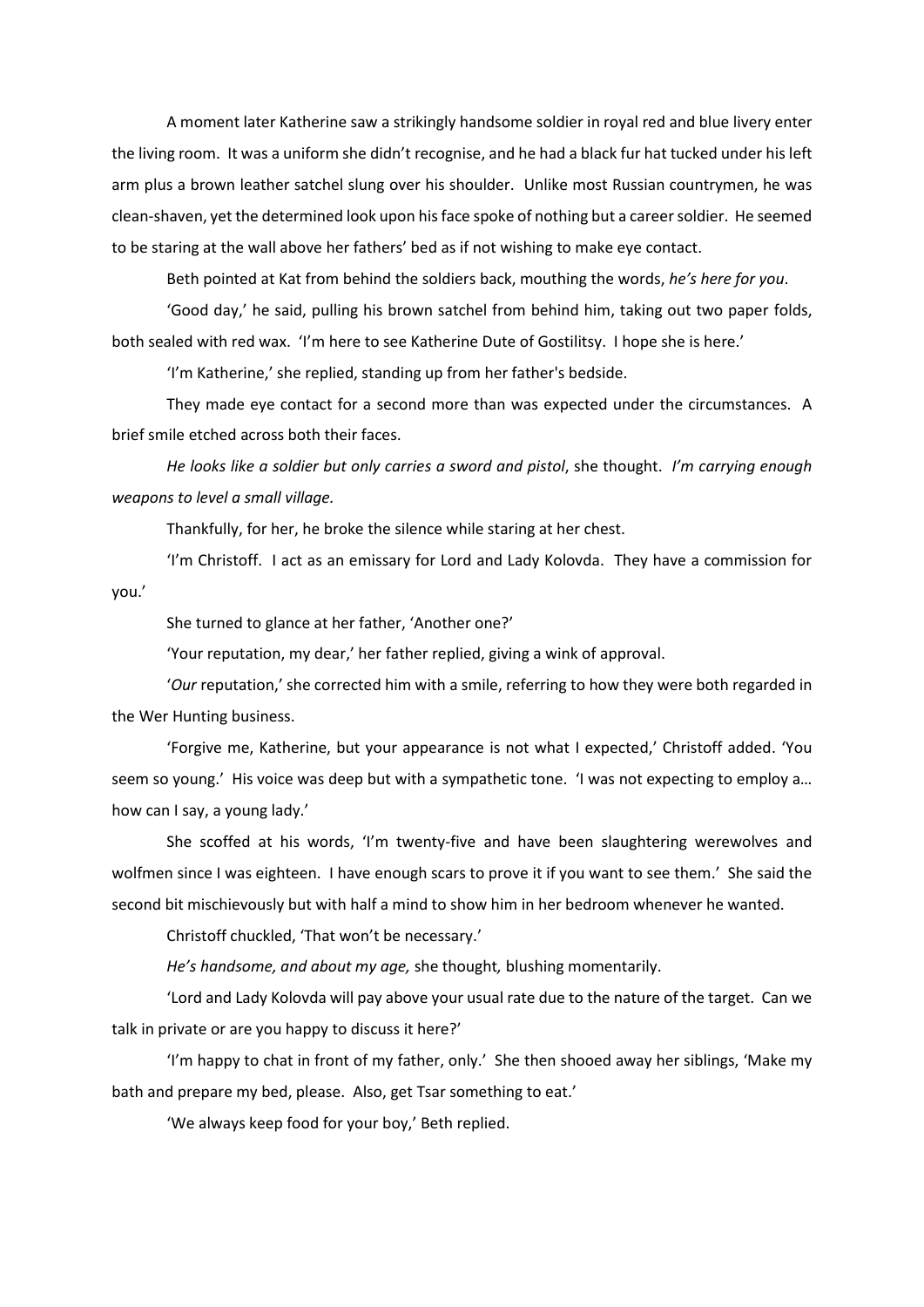'Thank you. Now go. I'll only be a minute.' Katherine took some calming breaths looking at Christoff once more. *He truly is a handsome man*, she thought. 'What are those letters you're holding?'

'Letters from Lord and Lady Kolovda. One is for the house, and the second is your commission. My Lordships needs are more pressing than the war. Each letter also contains a bronze royal seal, a badge, effectively. It will allow you a safe passage from here to Kolovda in the south and the town of Rowandene, further south, where your target resides. The seals are effective now. Any Russian military official will recognise them.'

Katherine took the first letter from him feeling the heavy metallic weight in the corner of it. She was about to open it, then reality set in. 'But I can't leave my family now. I need to protect them. War is coming. Troops march every day.' She took off her cloak and chest rig then unbuckled her belt, placing everything on the dining table feeling too hot from the nearby fire. 'So, tell me about this commission,' she said with what she thought was a warm smile, but again Christoff was being the consummate professional, still staring at the wall. 'You're too uptight. What's in the other paper?'

He seemed to ignore her and continued, 'This is for the household,' he said, handing over the second letter, but this time he handed it to her father. 'It says you are all exempt from military duty.'

Her father, Ivan, opened it with a flick of his thumb at the same time snatching up his glasses. 'Oh my,' he exclaimed, 'It's true. Kat, look.'

Katherine read the letter in a flash and handed it back. She wanted to hug and kiss Christoff for the missive but managed to control herself quietly.

Christoff gave Katherine a reassuring smile, 'I must be going now to join my troops in my lodgings at *The Fighting Cocks Inn,* down the road. I'll return at mid-day tomorrow for your answer. My lord and lady and I do hope you will accept. I bid you both a good day.'

'Wait,' Katherine said. 'Stop being such a straight-backed formal royal lackey. Follow me to the garden to tell me more about this, and I can read the assignment letter. Come on.' She forcefully grabbed his wrist, leading him to the back door as Tsar followed dutifully keeping guard of her around the stranger.

Standing together on the snow-scattered lawn, Christoff seemed to relax. 'Thank you for this informal moment.' His head lowered as if not wishing to make eye contact. 'I'm not used to this emissary business and thought it best to imitate the courtiers we have at the castle. Your frankness is most welcome.'

'No. You're welcome. But I've never met any of the kind of people you talk of. I've never met a lord or lady before. Now before I open this letter, tell me, you seem so much stronger than me,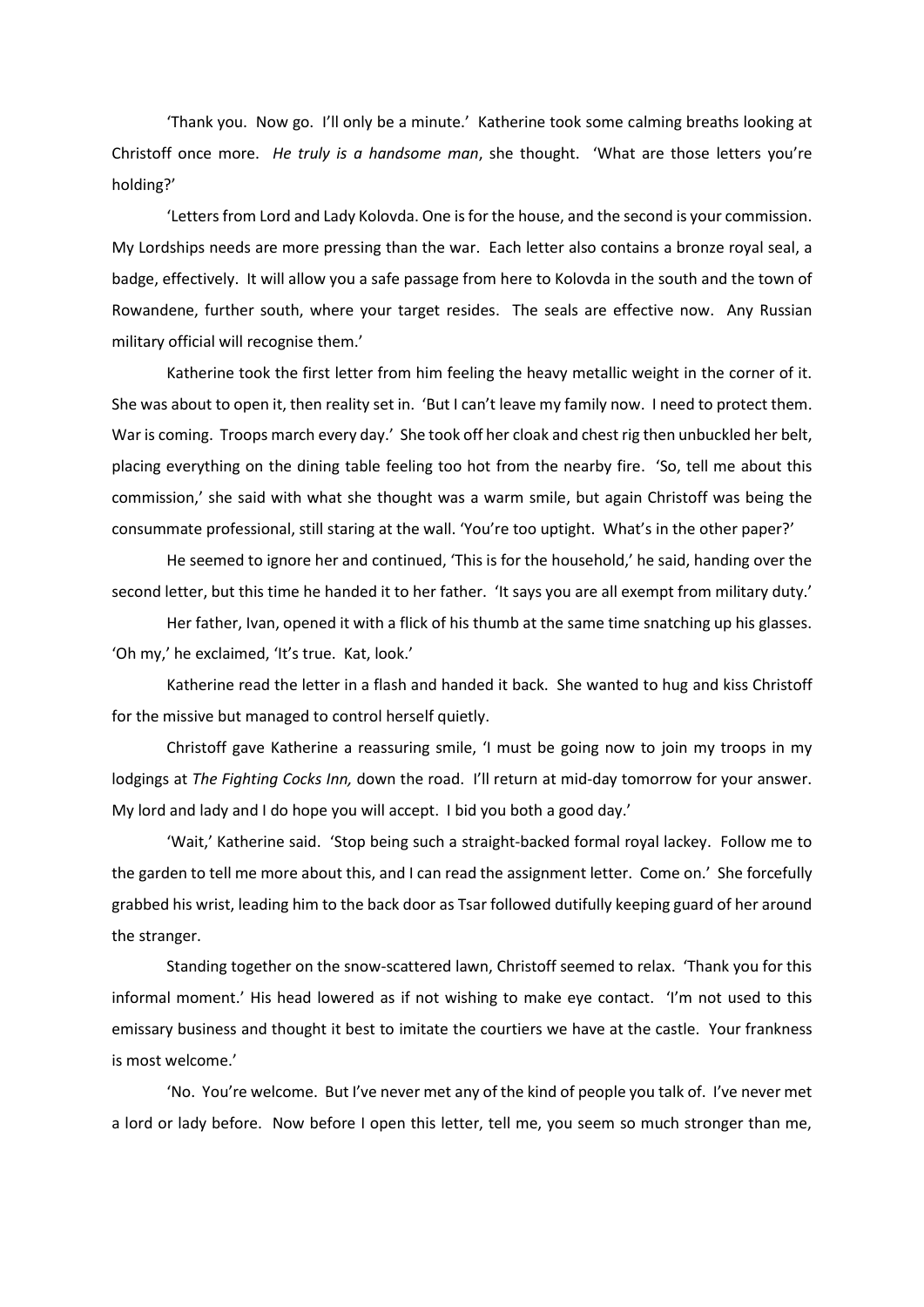you're taller and built like him,' she took her eyes off his biceps and broad chest for a second, gesturing to Tsar who eyed Christoff keenly, 'Yet you don't get the job of killing the werewolf. Why?'

'I've tried to hunt him on three occasions together with other soldiers and night watchmen from our town yet each time he has eluded us. On one occasion, I shot him square in the chest with my musket at close range as he took several shots from my troops. He seemed not even feel them, so Lord and Lady Kolovda feel it better to hire a professional. Someone who knows how they think and how best to kill them.'

'Have you lost anyone close because of it?'

'Yes. My girlfriend.'

'Oh.' *My God, how tragic. But he's single,* she thought, with girlish selfishness.

She opened the wax seal on the letter and began to read. The letter stated Lord and Lady Kolovda request her to kill Duke Victor Rowandene in histown twenty miles to the south of their town. They expected her in Kolovda within a week.

'Is he part of a pack?'

'We doubt it. It's only a single werewolf who attacks each full moon yet there's not been *one* case of an attack in *their* town. Many of our men have chased the werewolf, and he always retreats south. Additionally, there's no trade between our towns. The people of Rowandene know we have a werewolf problem, so stay away. It's as if they are told to stay away by the duke himself. One more thing, it's rumoured that the duke and duchess hate each other. They don't have any children and only married to combine their wealth and lust for power.'

Katherine let a moment's silence hang between them as she turned her head, composing her thoughts, then she took his hand. 'Hunting and killing beasts is what I do. I care for people like you. That's why I do it. Your heart seems so honest. I can take the pain if they hurt me. I can take the pain of the loss of a friend. But I'd like to be more than friends with you.'

'Now *that's* flattering.'

Again, her nearly permanent serious expression faded a little as they exchanged a smile.

'I had best be off, Katherine. Please read the letter thoroughly. I'll be back tomorrow for your answer. I don't know what you would class as a tough job, but I've seen this beast and –'

'How long can you stay in town?' her heartbeat quickening as her hands became sweaty. 'I'm waiting for my bounty money to arrive from Estonia. It should be here in two days. I need it to buy more hunting equipment and supplies, and I'd like to travel with you.'

'I can stay two days,' he replied sheepishly, briefly reaching out to hold her hand for a second. 'I must say and forgive me for saying this. You are the prettiest thing I've seen in a week.' He inhaled sharply yet continued to stare at the wall.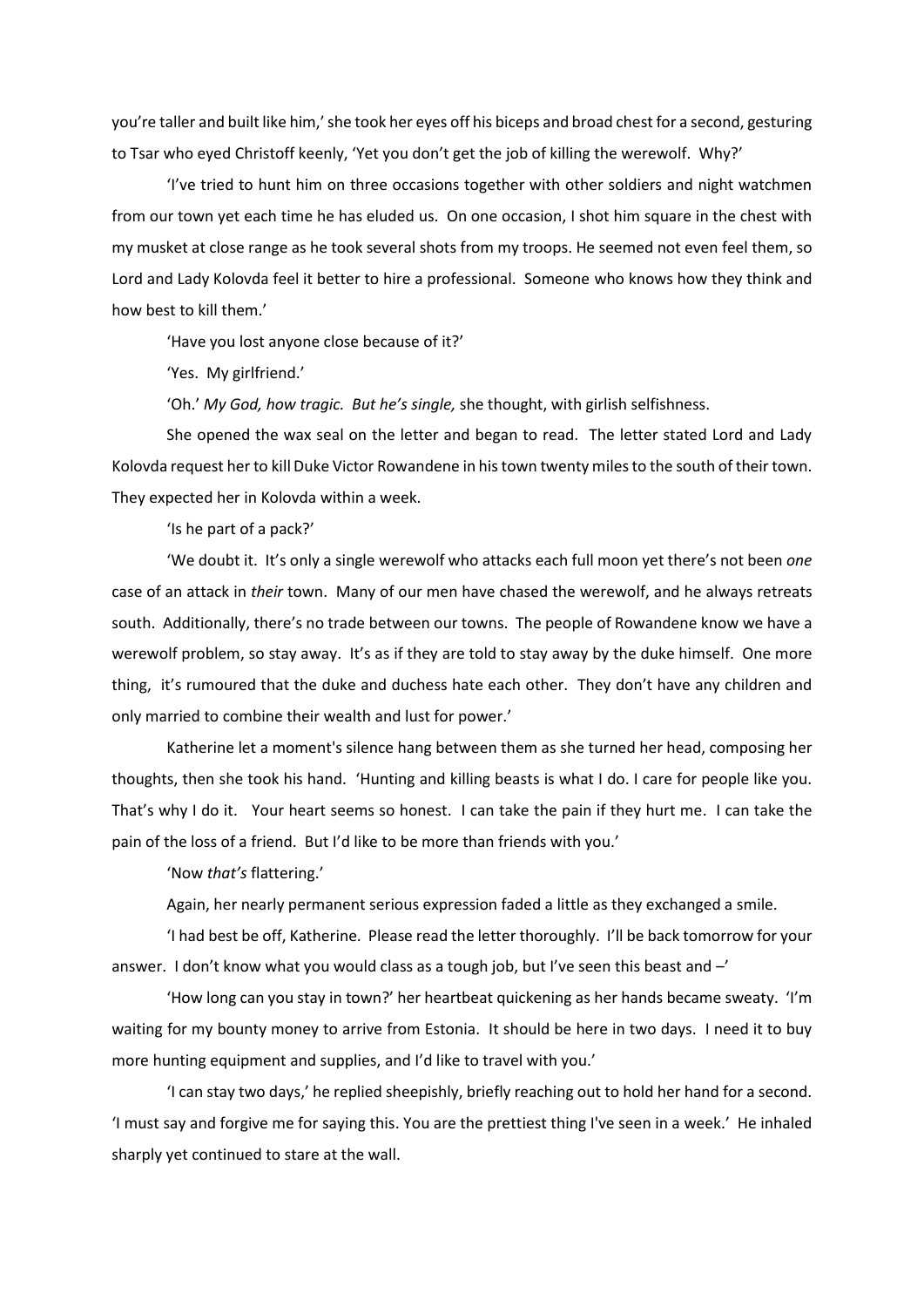'That's so flattering. Thank you. Why do you say that?'

'I say it because the ugly mob of soldiers I travelled here with are a bunch of spud faced chancers and scabby arsed beaver trappers. I dread travelling back with them. I only wish you could accompany me, so yes, I'll stay. His lordship won't mind.' Another brief smile crossed his face as he continued to switch his glance from her eyes, then her chest, to the snow and back again.

'Now I must go.'

She didn't want him to leave at all but thought it best since he was looking somewhat nervous, as if on the verge of saying something foolish to further add to his smitten behaviour, but so was she.

#### \* \* \*

#### Next morning.

Three loud knocks at the front door made Katherine wake up. She bounded down the stairs in her nightshirt with Tsar following, hoping to see Christoff but the man at the door was only a grubby courier. He handed over a small wooden box, no bigger than her hand.

'Thank you,' she said, slamming the door in the young man's face. It was addressed to her, and it rattled. After prising open the wax seal she saw ten pearls inside, one for each monster she had killed. Underneath she found a piece of paper and pulled it free. It was from the Mayor in Estonia.

#### *Dear Katherine,*

*You have done us such a great service putting your life at risk for our town. The pearls within are worth a little more than our originally agreed fee. You are welcome to them. Our town and country thank you. May God bless you and your wonderful hound. We heard so many great stories about him matching your bravery.*

*Long live you, Russia, and Estonia, Engelbert. Mayor.*

She dashed into the living room to wake her father, 'Look,' she exclaimed, showing him the box and letter.

'Good lord,' he replied, 'that's a bounty and a half. They look white with a hint of gold. They'll fund us for a good while. I dread to think of their worth. Ha. Well done, my darling. Wake up your sisters. Get them to work in the gardens.'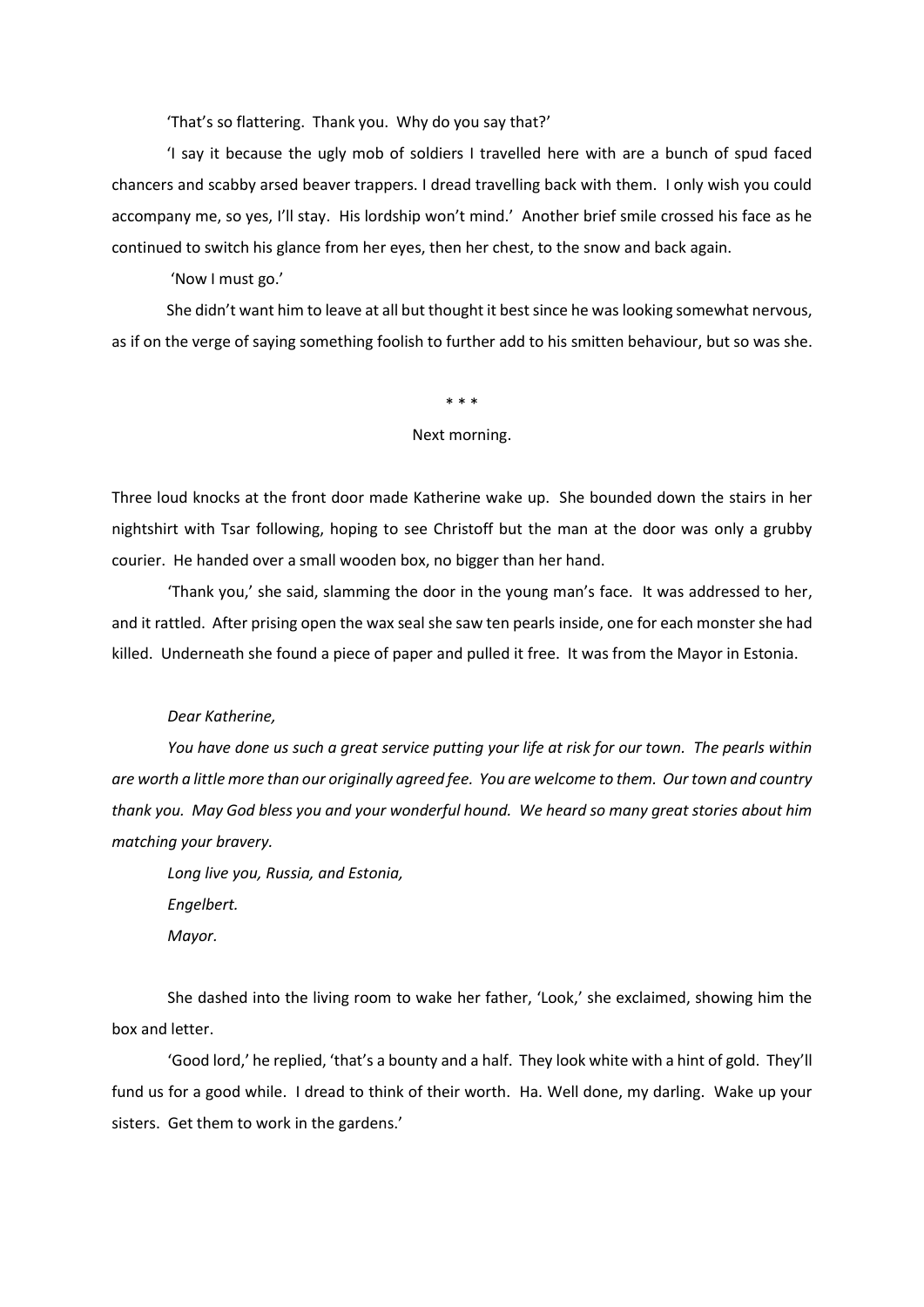'I have another plan for them today,' she replied with a wink. 'Now, take these five pearls and hide them. I'll put Beth, Charlotte, and Irina to work on hard chores. I'll pay them a small number of roubles for now. You keep two pearls for you and the house. They get one each to spend on whatever they want. I suggest clothes, bedding, toys, and candles. They won't have any idea that's their reward.'

'God bless you,' he replied, leaning up to kiss her cheek. 'By the way, that Christoff chap is –' 'Yeah, he *is*, isn't he,' she replied with a wink.

Half an hour later she had her younger sisters sharpen her sword and axes while advising them to put them in boiling water to remove any infection chance. They seemed content after she paid them a few coins. She left them to their chores with a satisfactory smug grin as she walked into the town centre with Tsar by her side.

The artificer's shop didn't have any new gadgets, weapons, potions, or any better bear traps, so she left with only a few new throwing knives since she had everything else he had in stock. Then she visited the gunsmith to buy more shot and powder for her pistols while searching for a new musket but what he had was utter rubbish compared to what she had previously owned so decided to stick to what she had for now.

Heading home, she detoured through the market, feeling generous to her father and sisters following her recent payment. The market seemed to be full of new things from across the globe including vegetables she had never seen before. But she was also keen to meet with Christoff again.

Then she got her wish.

As she paid for some toys for her sisters, she saw Christoff on the far side of the market. He was alone, looking lost. Placing the toys in her satchel she circled the market, approaching him from behind.

*He doesn't stride around the market but seems to loom above all others,* she thought*. Fuck it. I only have one chance.*

As he entered an alleyway, heading back to his lodgings, she sneaked up behind him, spun him around, pinning him to the wall. 'Your lips or your money. Your choice.'

'Katherine?'

She released her grip on his arms, letting him turn around, then forcefully kissed him.

'This is too soon,' he replied, gently holding her arms, releasing himself from her embrace. 'I… Please, I must be going. You're wonderful to be around, and I genuinely want to  $-$ ' He lowered his head as if to walk away. 'I need to speak to my men. I'll see you outside the *Fighting Cocks Inn* at first light tomorrow.'

*Still not over his ex*, she thought. She hung her head, exhaling harshly, then called after him, 'It's three weeks to the next full moon. What's the rush?'